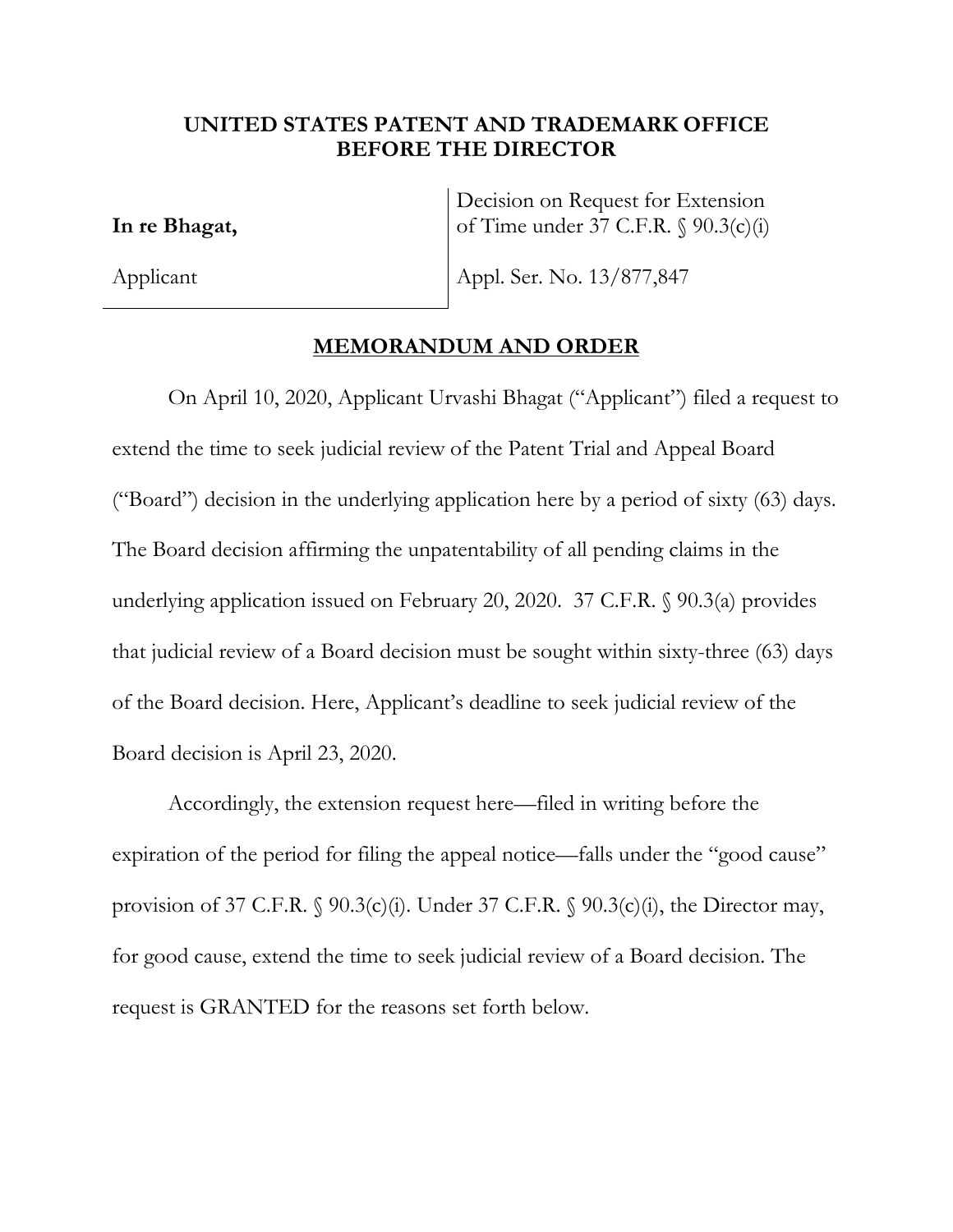Applicant states that she has

been personally affected by the COVID-19 outbreak, including, without limitation, through office closures, cash flow interruptions, inaccessibility of files or other materials, such that the outbreak has materially interfered with timely filing and payment of fees for appeal or civil action.

Req. at 6. The Director finds that the stated direct impact of the COVID-19 outbreak on Applicant's ability to pursue judicial review in the underlying application here provides good cause for the requested extension.

Applicant requests that the additional 63 days on her appeal-notice window begin running from the decision on a petition seeking review of alleged errors in the February 20, 2020 Board Decision, filed with the Chief Judge of the Board under 37 C.F.R. §§ 41.3 and 1.181 on March 5, 2020. *See* Req. at 1 (arguing that waiting for a decision from the Chief Judge provides additional good cause for the requested extension). Applicant's Rule 41.3 petition was denied on April 14, 2020.

Further, while denying the requested substantive relief, the Rule 41.3 Decision granted Applicant an additional two months on her window in which to file a request for rehearing of the February 20, 2020 Board decision with the Board under 37 C.F.R. § 41.52(a)(1). *See* Rule 41.3 Dec. at 12 (granting two months from April 14, 2020 to file request for rehearing under 37 C.F.R. § 41.52(a)). If Applicant pursues a timely Rule 41.52 request for rehearing with the Board, that filing will reset the time for appeal in this matter; a new 63-day window for seeking judicial